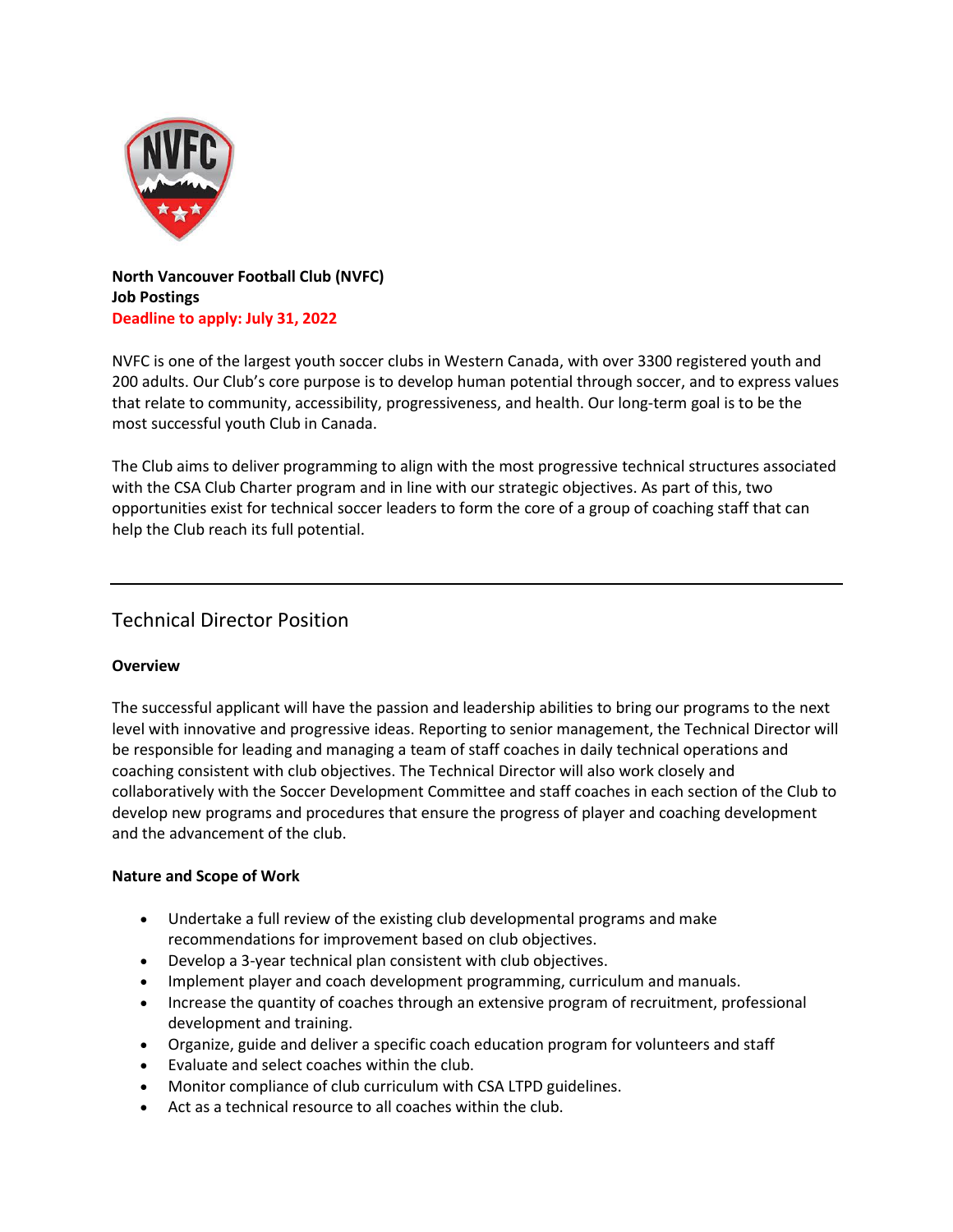- Provide direction and leadership on the field for all staff coaches and team coaches.
- Identify and promote talented players in the club and the soccer community (regional/provincial/national and collegiate).
- Create and design summer camps and other summer programming.
- Liaise with provincial and national soccer organizations and review and implement coaching material/information where appropriate.
- Participate in coaching symposiums and transfer the lessons learned back to the club.
- Manage and organize player evaluations and team formation processes
- Monitor and control approved budget, income and expenditures, as they relate to all development activity and club programs.
- Submit complete and accurate monthly reports, plans, and expense reports on the last working day of each month.
- Provide an annual review and budget recommendations for following year.
- Participate in staff meetings.
- Maintain close working relationships with district and provincial bodies as it relates to technical programming.

### **Required Skills and Knowledge**

- Progressive experience in management, a significant portion of which is within a complex nonprofit organization with a member-service focus.
- Excellent people skills, including strong consultative facilitation, listening, and decision-making skills.
- Demonstrated leadership and management skills, including the ability to attract, motivate and develop staff and leadership volunteers.
- Strong communication skills with both staff, board and members. This would include but not be limited to one-on-one, group presentation and telephone dynamics.
- Proven track record of providing strategic direction in a collaborative manner, (i.e., inspiring and implementing a shared vision).
- Ability to work flexible office hours, including nights and weekends.
- Ability to work flexible on field hours 4-5 days per week, including nights and weekends.
- Experience with youth soccer and/or youth-centered organizations.
- Knowledge of regional and national player and coach development practices.
- Understanding and knowledge as it relates to the CSA LTPD vision and all stage specific details.
- Working knowledge of the CSA LTPD curriculum.
- Lead the Technical Based criteria completion process for the CSA National Youth Club License and BCSA Club Charter programs
- Proficient in Learning Facilitation (Coach Education).
- Good understanding of modern office and IT applications.
- Professional in appearance and manner.
- Ability to organize and prioritize a variety of tasks on and off the field of play.
- Able to work independently and within a team environment.

### **Required Training and Experience**

- Is in good standing with governing bodies of soccer (District, Provincial and National)
- Minimum CSA National B License is preferred or recognized equivalency.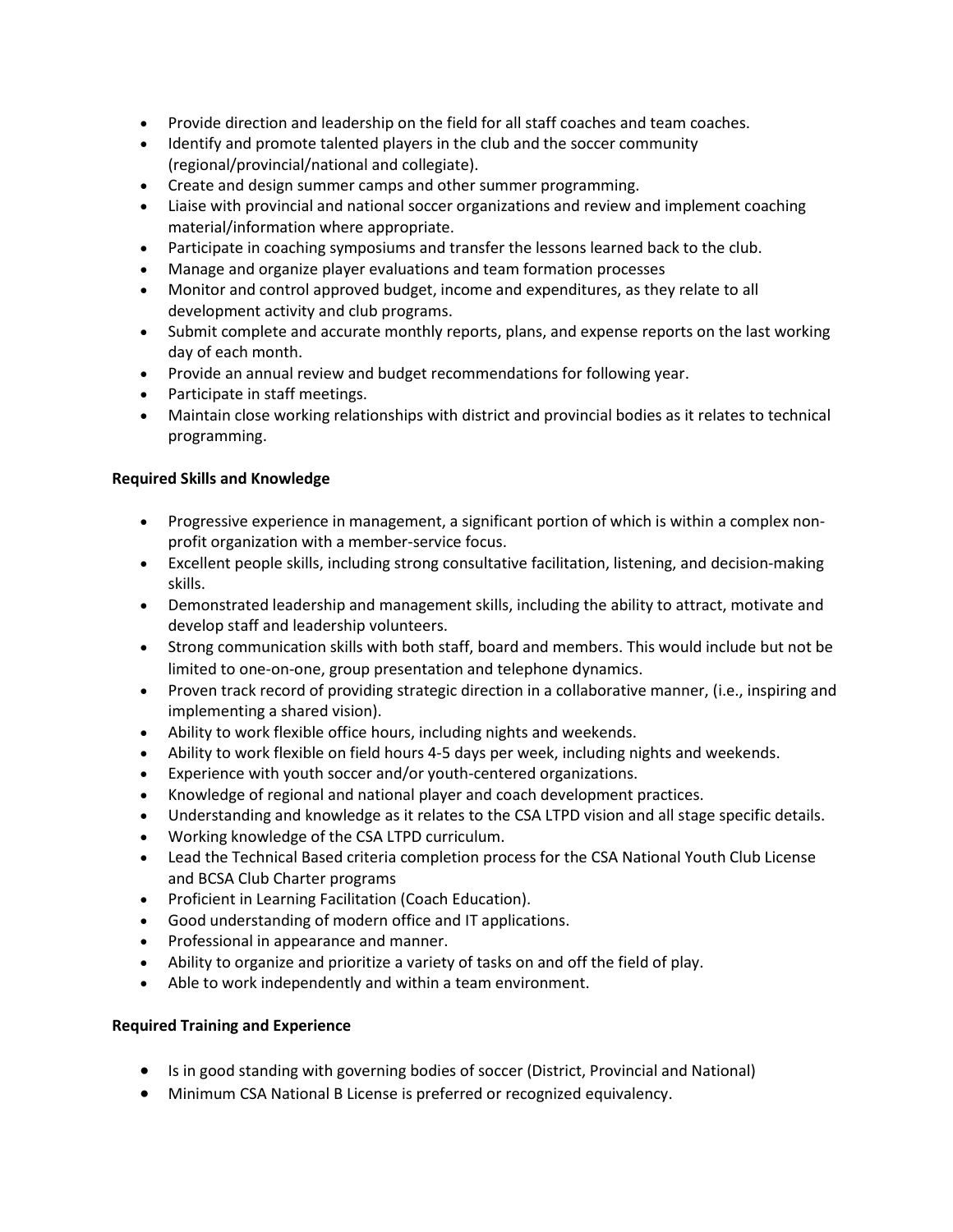- 5 or more years experience coaching players and coaches of all calibres is preferred.
- Experience in coach education would be an asset.
- Experience in player development activities at all levels.
- Must have current Criminal Records Check available or willing to submit to clearance.

### **Compensation**

Salary commensurate with experience.

### **To Apply For This Position**

Go to [www.NVFC.ca/careers](http://www.nvfc.ca/careers) to apply.

## Player Development Academy Director Position

### **Overview**

The successful applicant will have the energy and knowledge of the game to deliver excellence in Academy type programming. Reporting to the Technical Director, the Academy Director will be responsible for leading and managing on and off field technical operations of the Clubs' various Academy programs. The Academy Director will work closely with both Academy staff and players at the field level. The Academy Director will report to and work collaboratively with the Club Technical Director along with other staff to deliver quality player development and Academy type programming across a range of ages and levels.

### **Nature and Scope of Work**

- Providing technical instruction at Player Development Academy and High-Performance Academy programs (approximately 10 hours per week from September to March and approximately 11- 12 hours per week from April to June).
- Assisting the Technical Director and other Club officials with non-instructional responsibilities for Player Development Academy and High-Performance Academy programs, such as acting field supervisor, program integrity, group formation and maintenance, equipment management, and curriculum adherence.
- Mentorship and onboarding of coaches at Player Development Academy and Camps
- Player identification for regular season teams, up/down, part of senior technical evaluation team
- Assist Technical Director on field in BCSA Course Delivery
- Be available for Summer/Spring Camps and High-Performance Camps
- Be available for on field technical instruction 2-3 days per week
- Perform other duties as required to support the Technical Director, Club Board of Directors and committees.